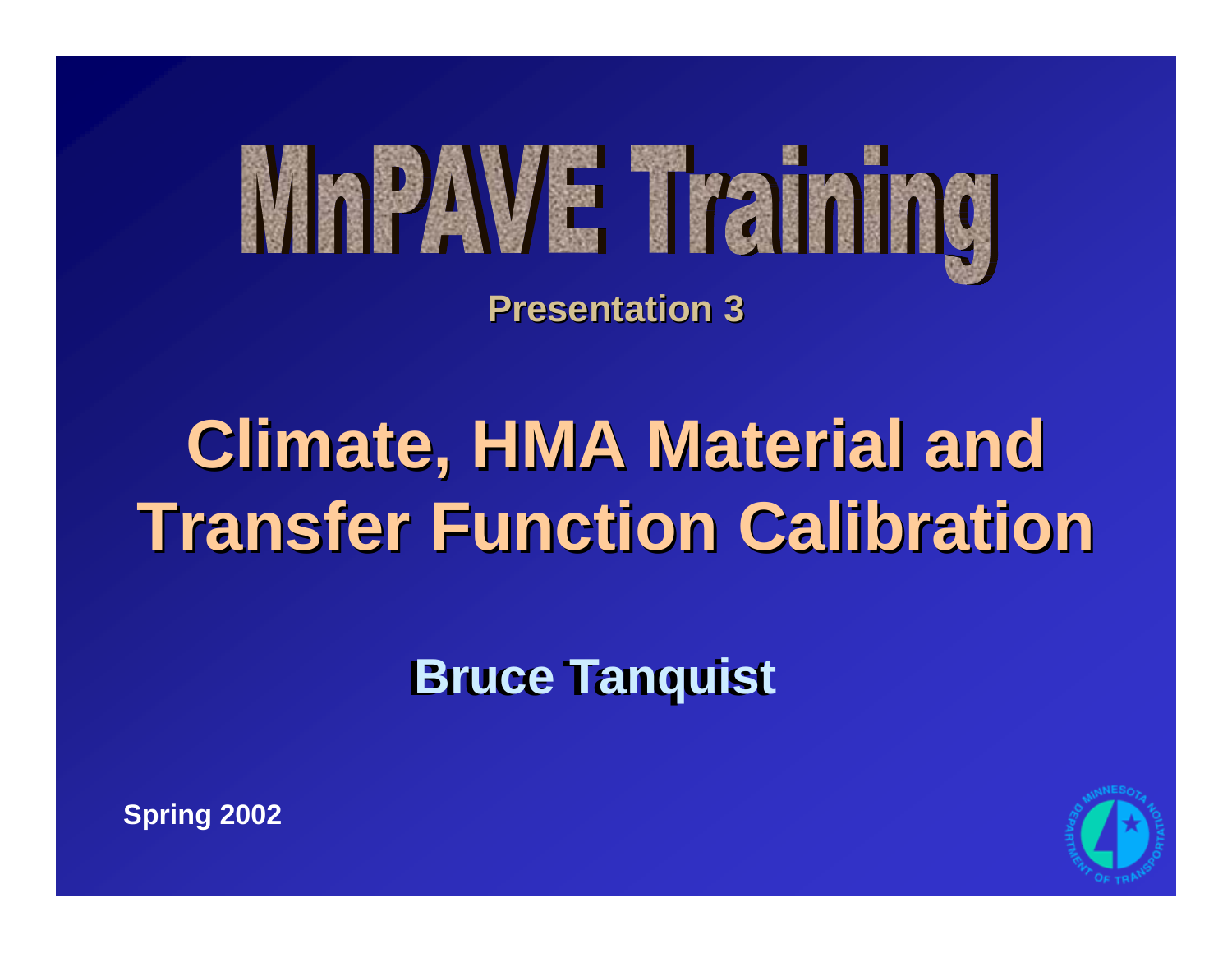# **MnPAVE – Climate**

- **Data from 47 Weather stations Data from 47 Weather stations**
- **Average daily temperatures from 1971 - 2000**
- **Model annual temperature trends Model annual temperature trends**
- Determine season lengths, **temperatures and HMA moduli temperatures and HMA moduli**
- **Estimate values at any point in state Estimate values at any point in state**

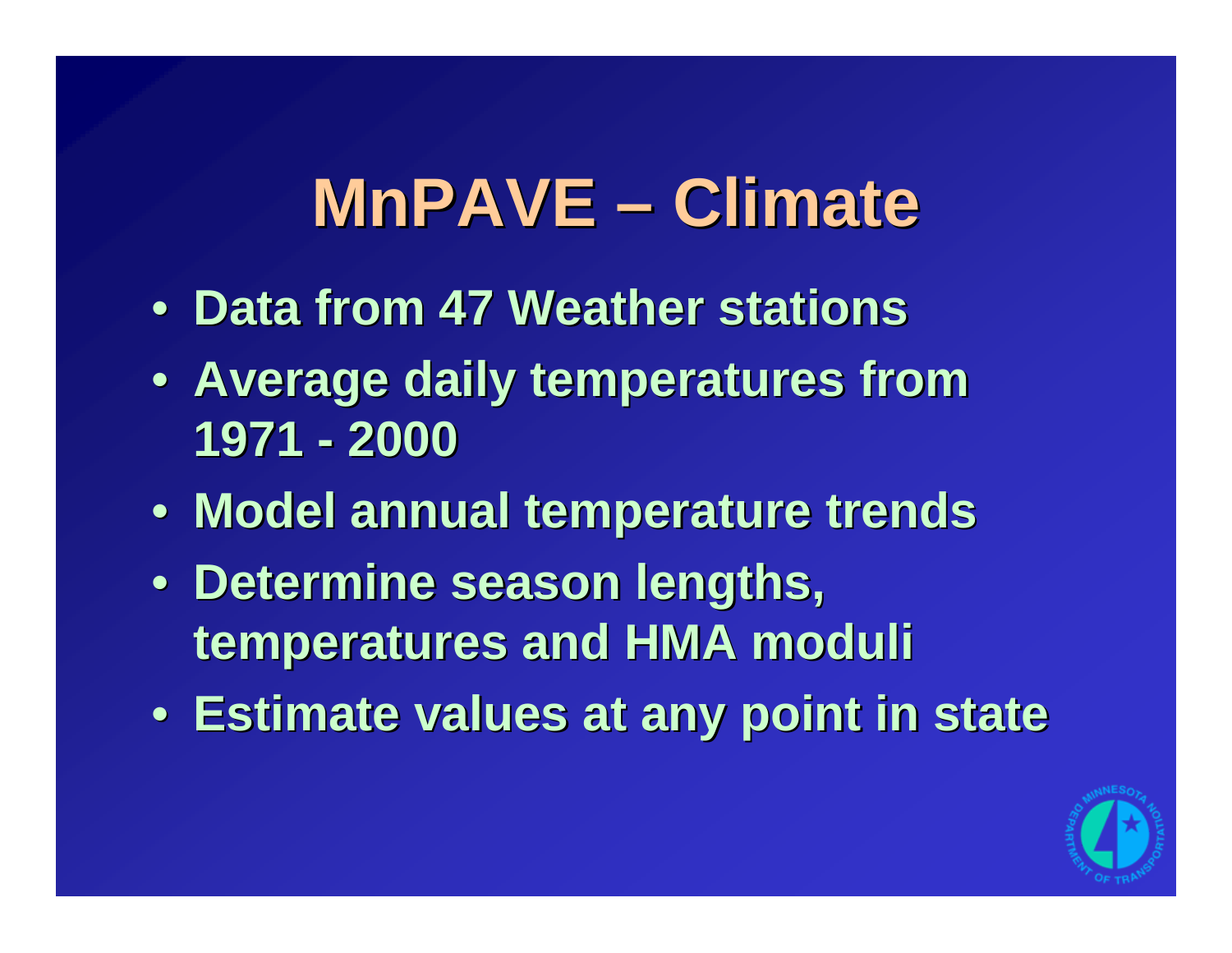### **30-Year Average Daily Temperatures (1971 - 2000) Marshall, MN**



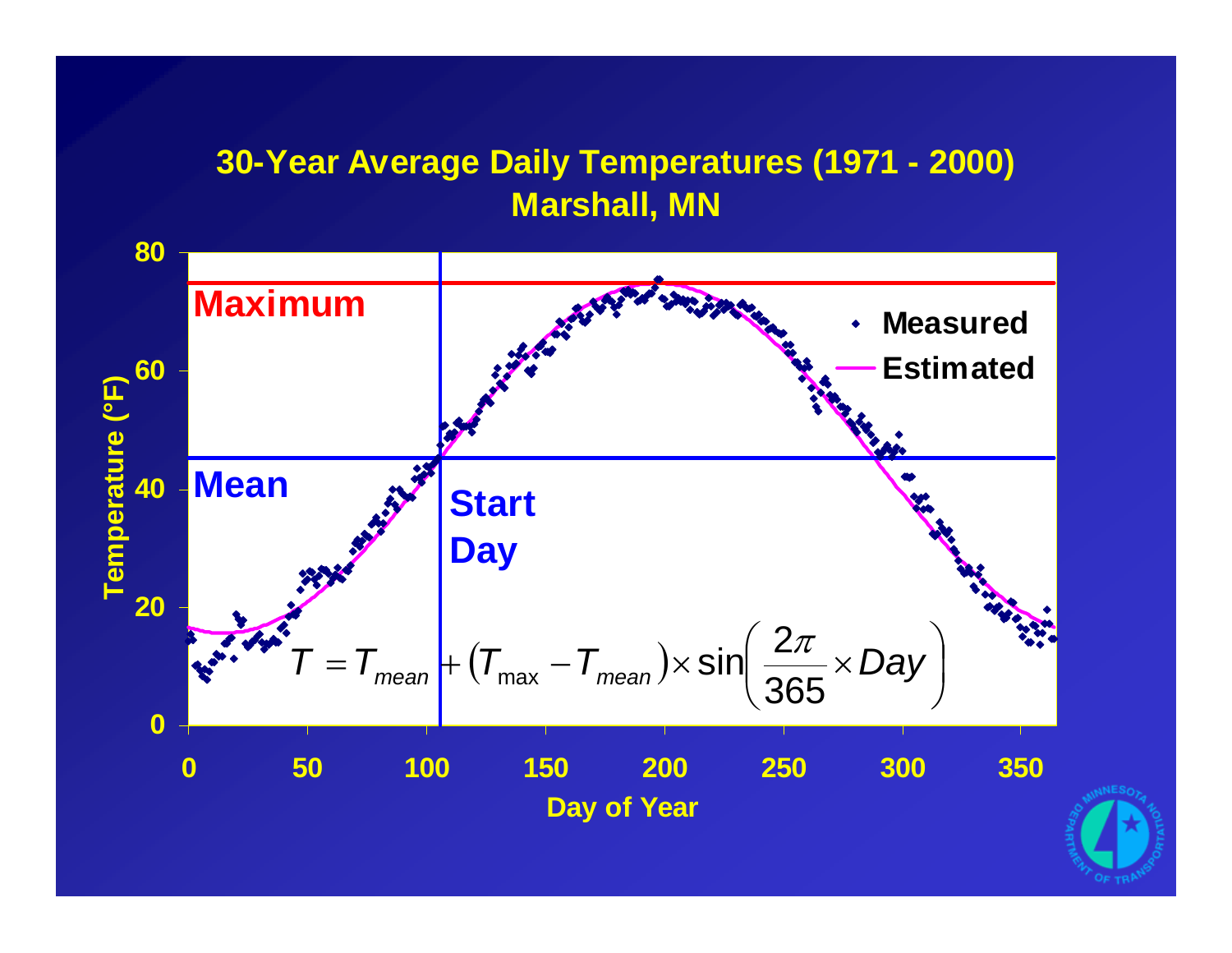### **Weather Stations**



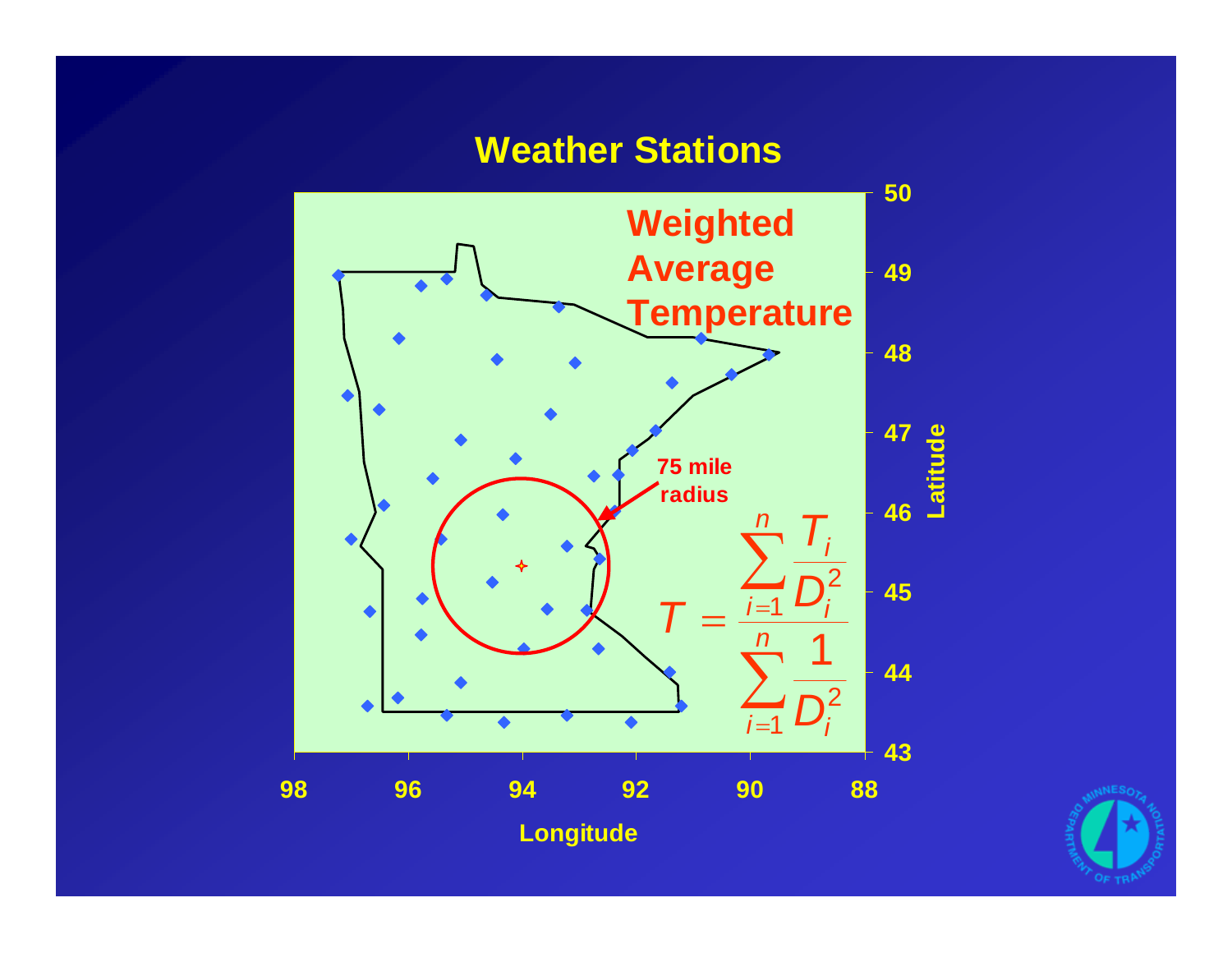# **HMA Dynamic Modulus HMA Dynamic Modulus**

**Air Temperature Air Temperature HMA Temperature HMA Temperature HMA Dynamic Modulus HMA Dynamic Modulus empirical empirical empirical empirical**

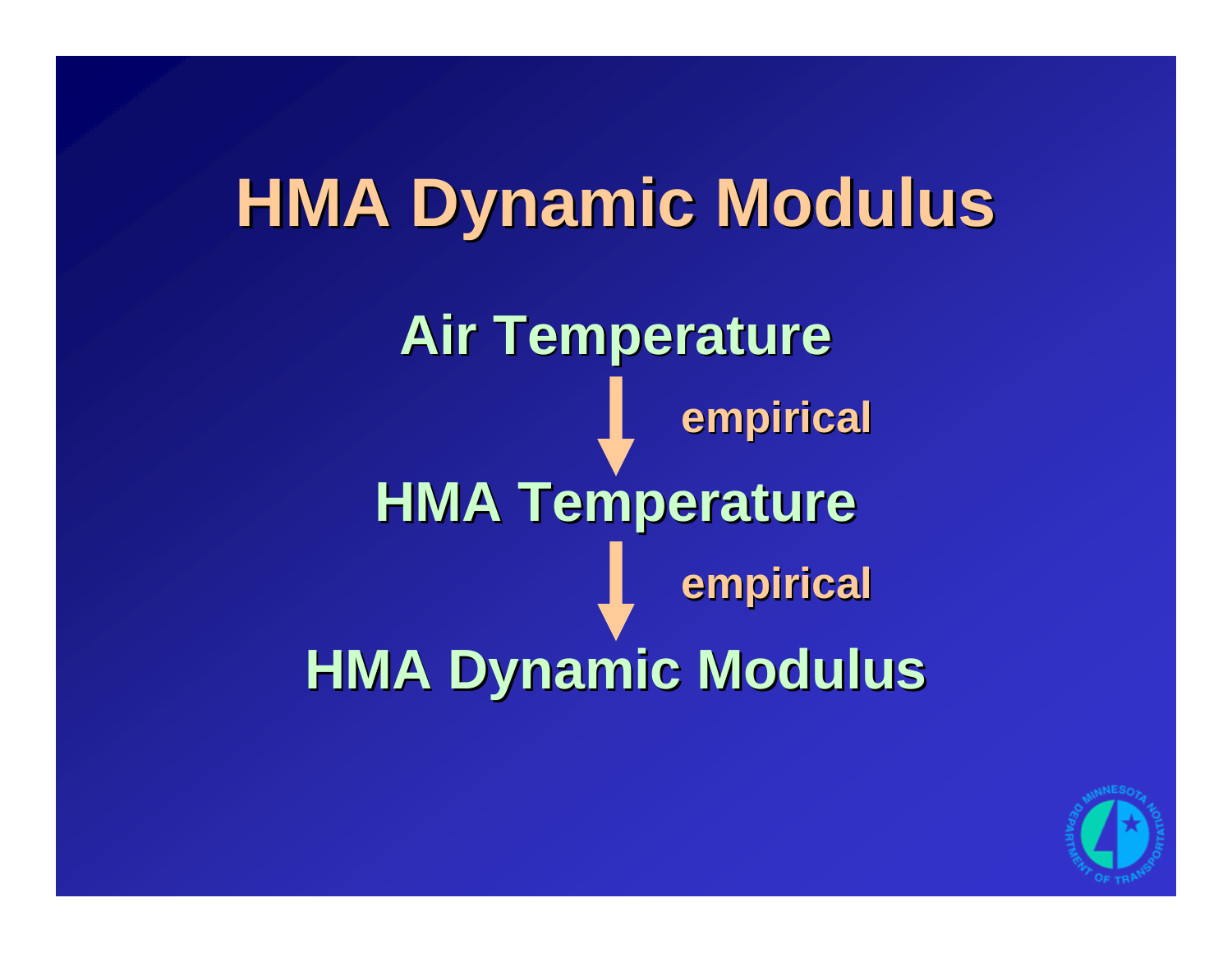# **HMA Dynamic Modulus HMA Dynamic Modulus is a function of: is a function of:**

- **Temperature Temperature**
- **Air voids Air voids**
- **Effective binder content**
- **Gradation Gradation**
- **Vehicle speed Vehicle speed**

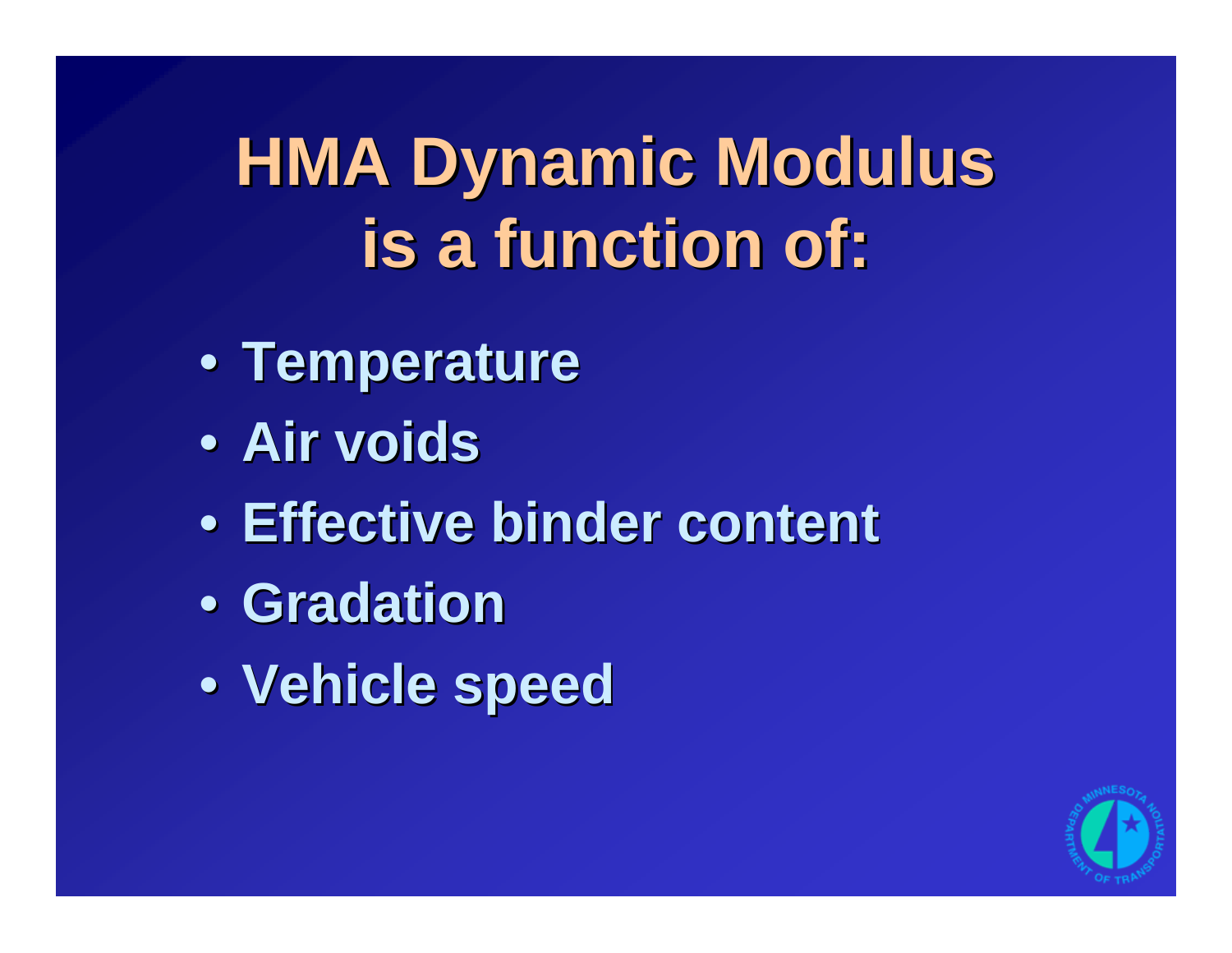### **Effect of Air Voids on Dynamic Modulus Effect of Air Voids on Dynamic Modulus**

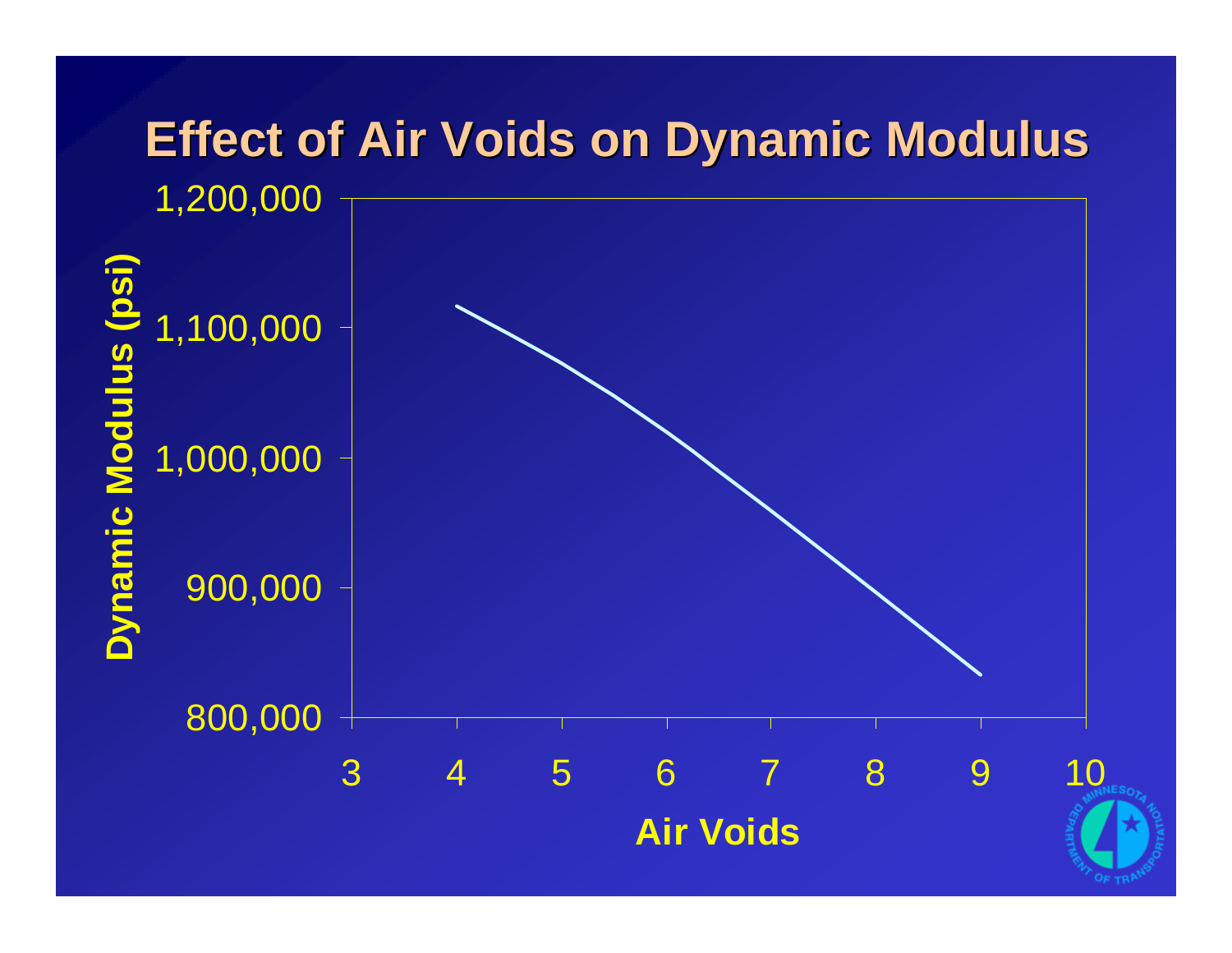### **Effect of Air Voids on Fatigue Life**



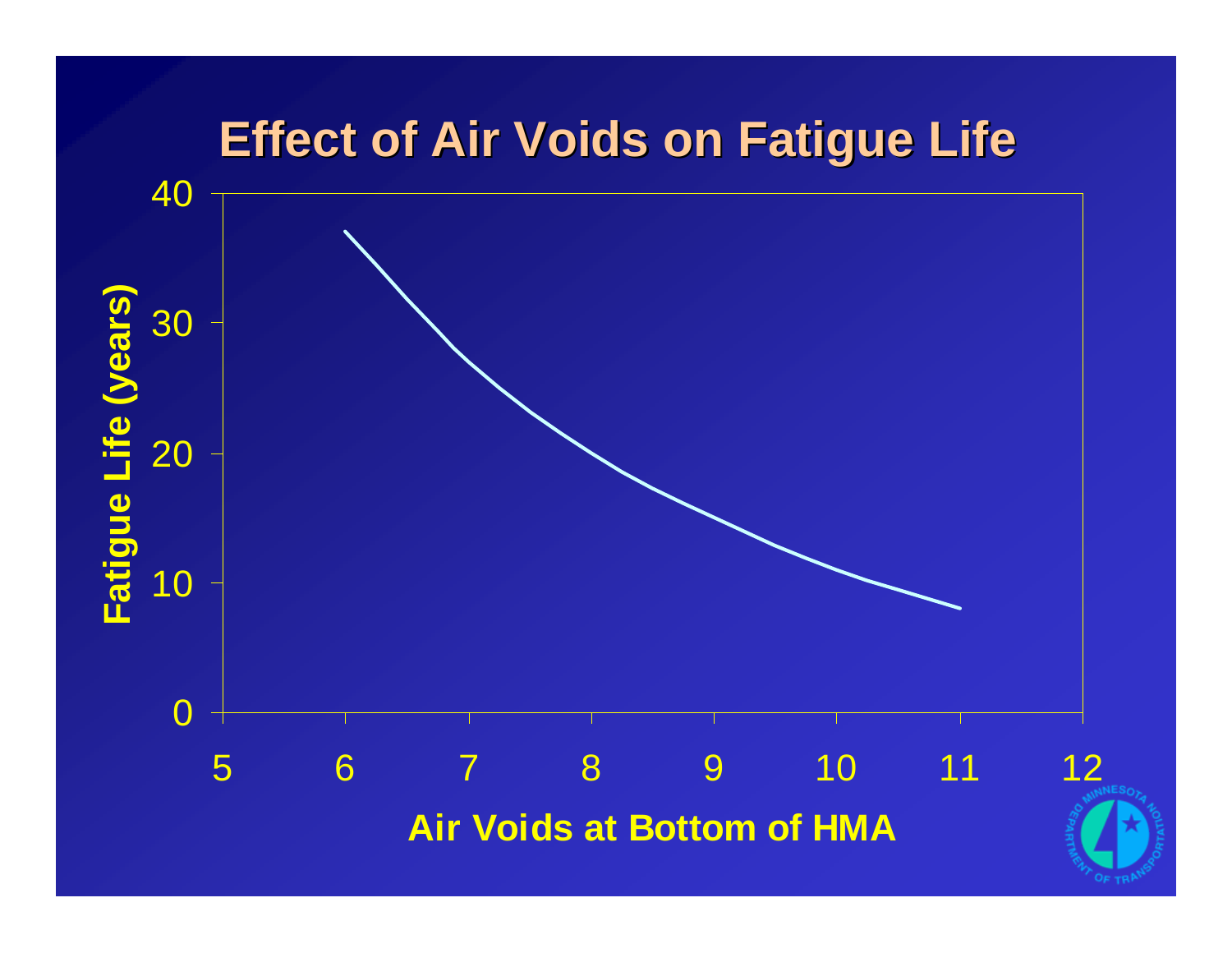### **MnPAVE – Calibration**

- **Fatigue and rutting transfer Fatigue and rutting transfer functions functions**
- **Not many failures in Minnesota**
- **Preliminary calibration based on Preliminary calibration based on R-Value designs Value designs**

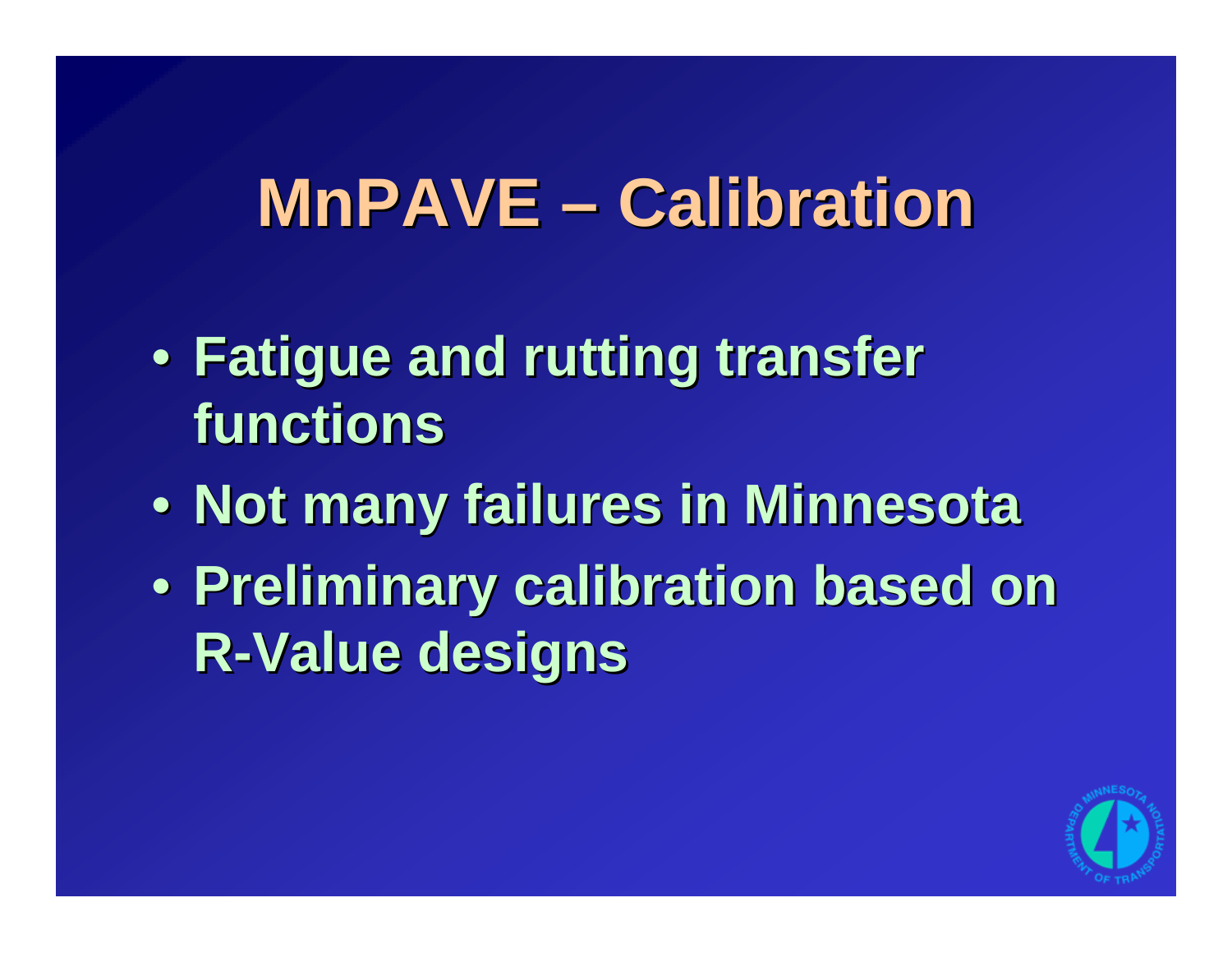#### **R-Value Fatigue Calibration**





Normalized Repetitions **Normalized Repetitions**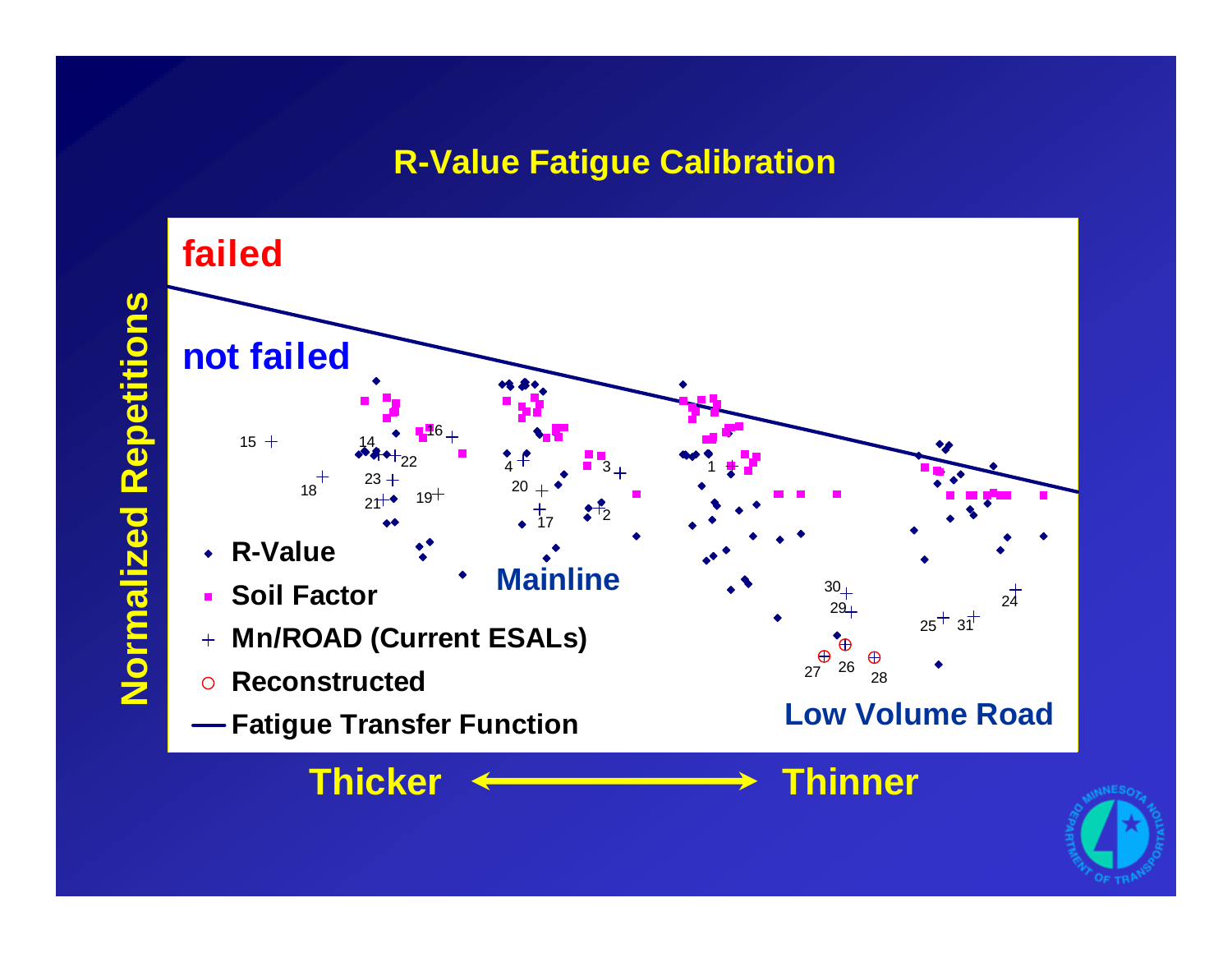### **MnPAVE Calibration MnPAVE Calibration MnPAVE & R-Value HMA Thickness**

#### **Southeast Minnesota Climate**